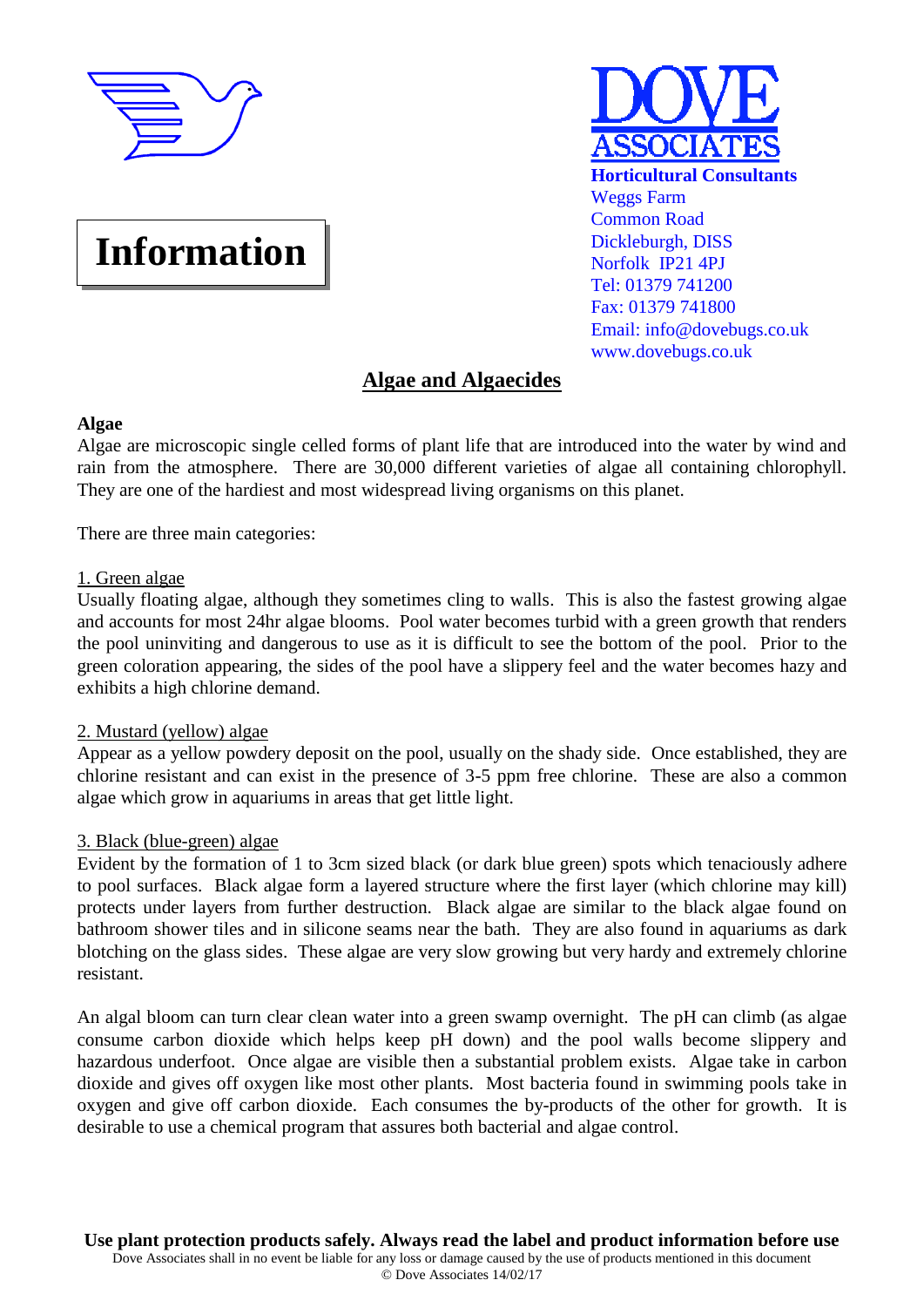

#### **Prevention of algae**

A proper chemical programme of regular pool maintenance prevents algae from growing. This means keeping the proper pH and recommended free chlorine residual for your pool. The best algaecide (algae killer) and algaestat (algae inhibitor) is a properly maintained sanitiser level of 1-3ppm chlorine or 2-5ppm bromine for a pool and 3-5ppm chlorine or 3-6ppm bromine in a spa. Algae are very rare in most spas and hot tubs as the insulating hard cover does not allow enough light for the algae to get a foothold. Algaecides are chemicals added to the pool water to control algae. While algaecides can kill algae at high dosages, most are utilised as algaestats, which prevent algae formation when chlorine is allowed to become depleted.

The following algaecides must not be used when the pool is fitted with an ORP controller. Ions in the algaecide can electrically plate onto the ORP electrode's platinum surface, reducing its readings. In any case, a correctly controlled pool should not develop an algae problem.

There are three main groups of algaecides:

#### 1. Quats

The largest selling, lowest priced algaecides. These are most often found in active concentrations of 5- 10%. Such quaternary ammonium salts are surfactants and if added in excess, will cause foaming on the pool surface. Surfactants lower the surface tension of the water and 'wet' algae cell walls. This wetting splits open the cell wall and kills the algae. Quats require lower concentrations and amounts than polyquats to achieve the same level of prevention. Quats are most often used as the preventative while polyquats are most often used to get rid of existing algae.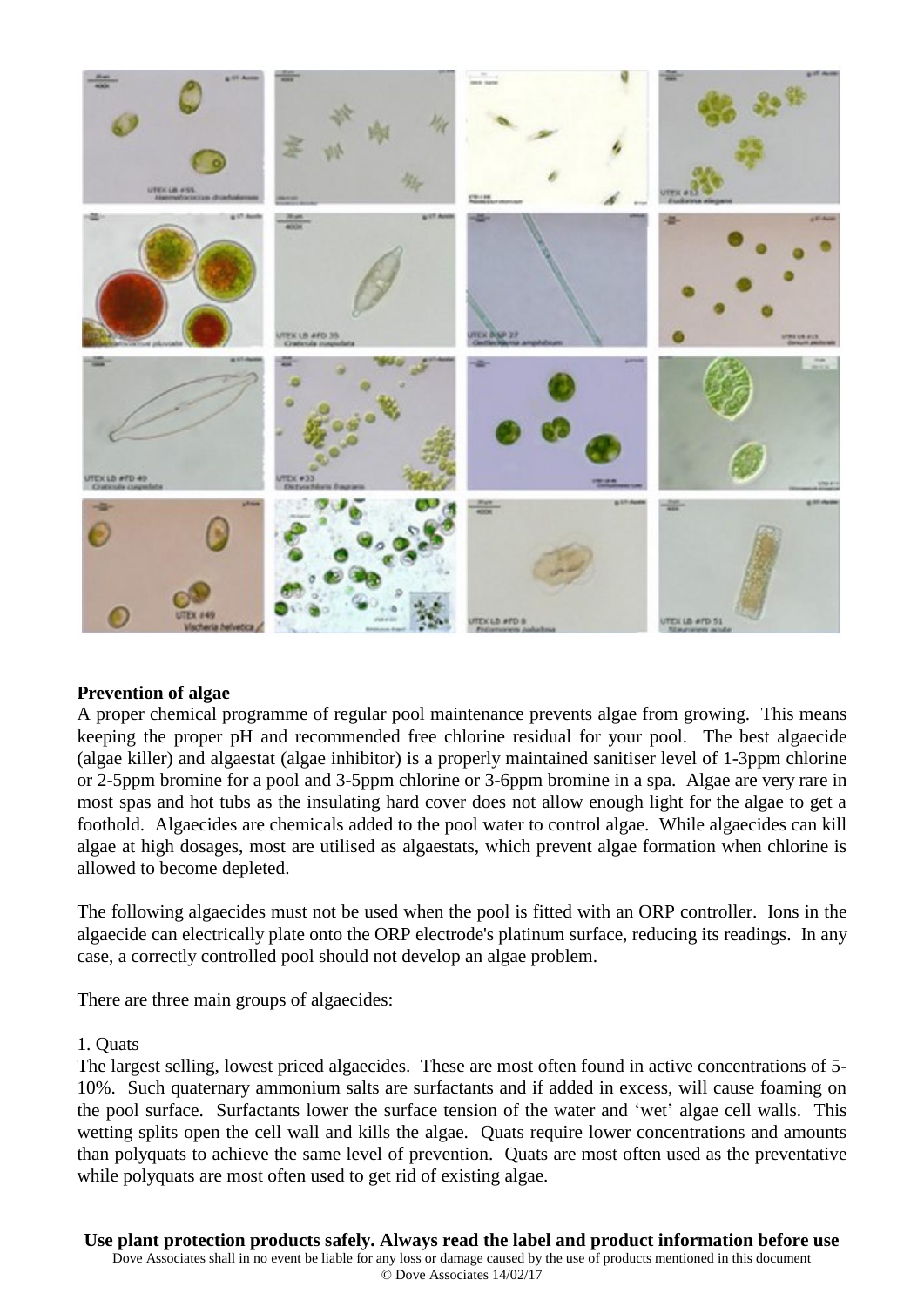## 2. Polyquats

These are non foaming algaecides sold in concentrations of 30 to 60%. While more costly than quats, polyquat algaecides are very effective not only on green algae but also with the chlorine resistant mustard and black algae and work well at destroying visible algae.

## 3. Copper salts

Copper ion (Cu++) is a very effective algaecide used in ponds, lagoons and pools to kill and prevent algae formation. Copper usage can cause stain formation. Over time, soluble copper salts can precipitate from pool water and deposit on pool walls, creating a blueing effect. In the presence of chlorine, these salts will turn to cupric oxide and cause grey to black staining of the pool walls.

#### 4. Colloidal silver

Silver is similar to copper in may ways, colloidal silver attaches itself to the pool walls and floor, giving these surfaces a residual and continuing algaecidal action. Silver can also cause a black staining to occur on pool walls if not carefully administered. Silver is also a very good bacteriostat that may reduce the need for chlorine. Some ionisers use copper and silver plates to produce both silver and copper ions in the water.

## **To Treat Algae**

#### Step 1

To treat algae once they take control of a pool, check pH and adjust if necessary. Check filtration, filter pressure and backwash if necessary.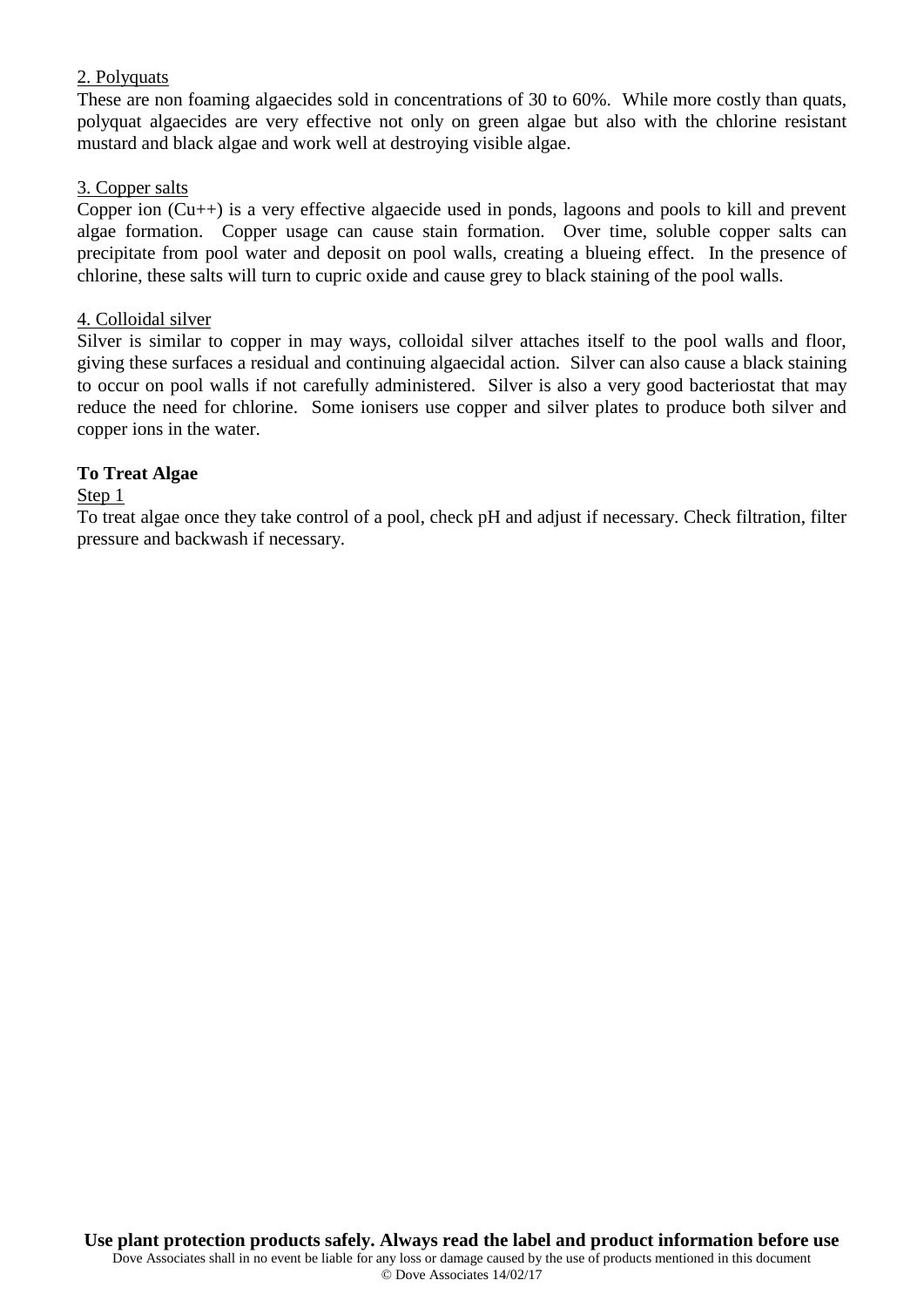## Step 2

For green algae, you can use one of two methods or implement both.

a. Super-chlorinate the water with up to 30ppm chlorine. If necessary, 24-48 hours later when the chlorine drops to normal levels, add a good all-purpose algaecide according to package direction.

The next day, vacuum the dead algae and backwash the filter if necessary. Use of a good 'floc' can help speed up the settling of dead algae. In the case of heavy algae growth it may be necessary to repeat the treatment. After algae have been vacuumed, check pH, adjust if necessary, and institute a program of super-chlorination and use of a good all-purpose algaecide. Make sure the chlorine level is maintained at proper level to help prevent reoccurrence.

For black or mustard algae: brush the algae spots vigorously with a stiff brush. Shut off the pump, and use chlorine tablets to spot treat the algae spots carefully (not recommended for vinyl lined pools). Then pour a good concentrated all purpose algaecide on the algae spots. Leave dissolved algaecide in contact with the algae overnight. Restore water circulation then brush dead algae and vacuum to waste. In case of heavy algae growth it may be necessary to repeat treatment. After algae have been vacuumed, check pH, adjust if necessary and institute a programme of super-chlorination and then use a good all-purpose algaecide. Make sure chlorine level is maintained at proper level to help prevent reoccurrence.

## **Ozone Gas will Sanitise and Oxidise**

Ozone is a gas, a modified highly reactive form of oxygen (chemical formula:  $O_3$ ). It is one of the strongest oxidisers and disinfectants available. It is stronger than chlorine, bromine, hydrogen peroxide and hypochlorous acid. Ozone kills *E. coli* (commonly used to measure the effectiveness of sanitisers) 25 times more powerfully than hypochlorous acid (chlorine) and about 500 times faster.

There are two main methods of producing ozone. In the Corona Discharge Method, air is passed through an electrically charged chamber, where a miniature lightning storm produces ozone from oxygen. In the UV Method, air is passed close to one or more ultraviolet lamps where UV rays excite oxygen which then forms ozone.

An ozone generator in combination with chlorine or bromine reduces the chlorine or bromine used (up to 95% less). Chlorine or bromine is still required to kill the bacteria and must still be measured and tested for. Ozone can only oxidise organic wastes once chlorine or bromine has combined with them. Ozone only lasts between 20 seconds and 6 minutes in most spas and pools. Ozone will oxidise some minerals dissolved in the pool water like iron which then forms a cloudy precipitate which the filter will remove.

Once the ozone has done its job it reverts back to oxygen which makes the water look, feel and even taste better.

#### **Copper and Silver Ion Generator Sanitisers**

The information in this section is based on the gathering of information from sources that advocate the use of copper and silver ion generators for pool sanitising. It is strongly advised that anyone considering the use of this technology should consult a suitably qualified, independent authority before going ahead.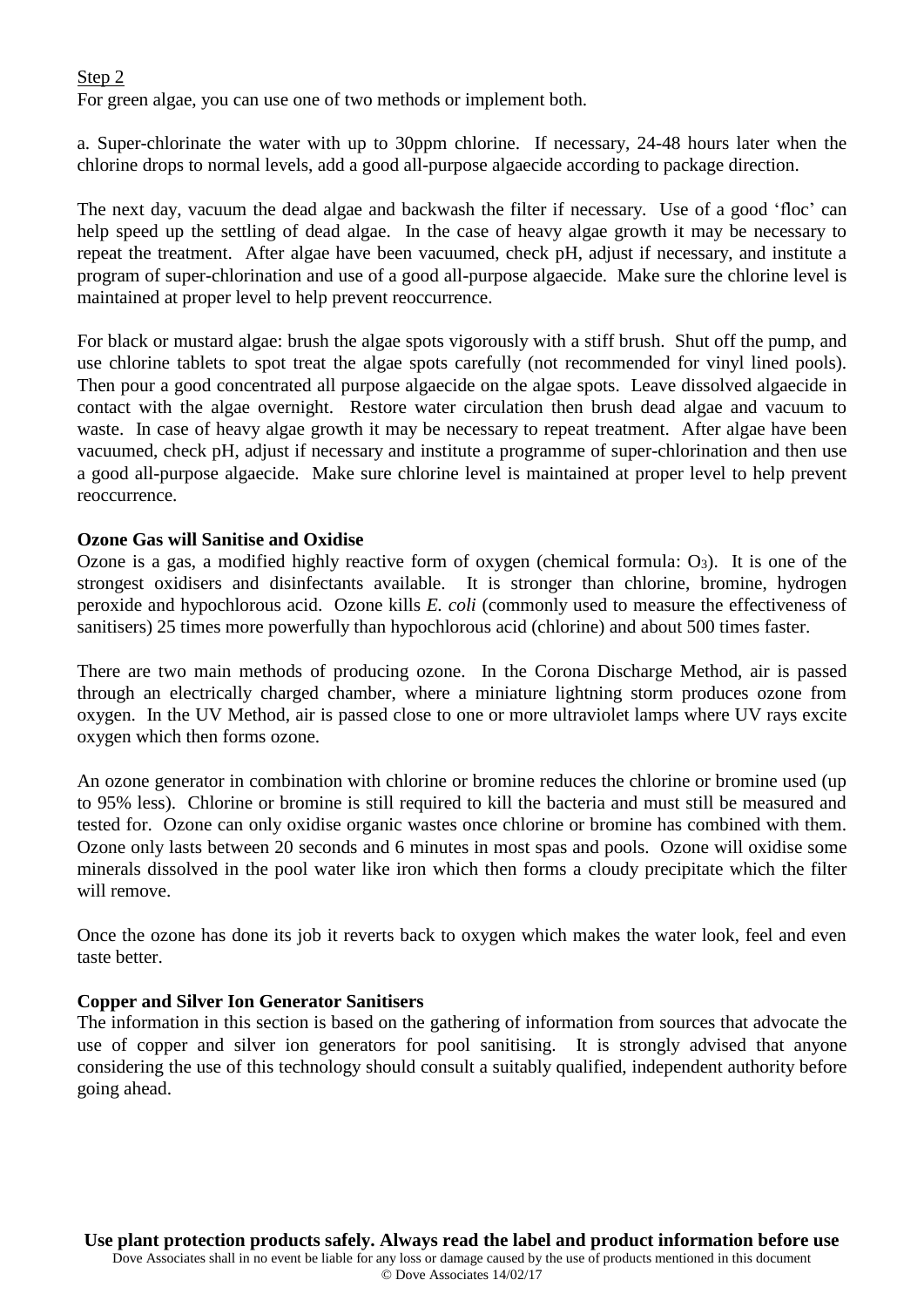## **Ionisers**

Ionisers use a process of electrolysis (passing electric current through water) to create metallic ions in water. If the cathode is copper then copper ions  $(Cu^{2+})$  are created. Copper ions in water inhibit algae growth. Adding copper sulphate or a copper based algaecide makes copper ions when dissolved. Silver ions in water kill bacteria.

Ionisers work by passing a low DC current through a set of metallic electrodes, placed in line with the circulation system and set slightly apart from each other. The voltage causes some of the outermost atoms of the electrodes to lose electrons, which attempt to flow across the space between the electrodes but instead are carried away by the flow of water. Some systems use a copper and a silver electrode; other systems use two copper electrodes, which produce copper ions only. Still others use a pair of bimetallic electrodes which produce both copper and silver ions.

Do you really need both copper and silver and at what level are they effective? How do you control organic contaminants? How do you avoid staining? What else is needed? Let's look at a copper/silver system and an all copper system one at a time.

## **Copper / Silver Ioniser Systems**

Copper/silver systems require the use of a copper test kit to indicate ion test levels in the water. As both copper and silver ions are being dispersed at the same time it is only necessary to check for the presence of one to know the other. The rate of ion creation is proportional to the ratio of copper and silver in the electrode. A copper test is performed much as you would test for chlorine residue. A level of copper in the range of 0.15 through to 0.20ppm, a pH of 7.2 through 7.4 and a total buffering of 80-100ppm is recommended.

The ion level is adjusted by changing the current flow across the electrodes using a manual dial on the control unit. pH and total alkalinity are adjusted by traditional methods. Potassium peroxyonosulphate can be used to get rid of organic contaminants and removes the slimy protective bio shield that forms over algae. Chlorine can also be used for this purpose. The dosage rate is 1kg per 70,000 litres for a permonosulfate compound (non-chlorine shock). Liquid chlorine can be used at the rate of 600ml per 35,000 litres added in the evening so it has gone by morning. Cyanuric acid contained in stabilized chlorine compounds may be precipitated by silver ions. If copper stains develop a chelating agent is recommended or can be used as a preventative.

#### **All Copper Systems**

A copper test kit is used to monitor ion levels in all copper systems. Copper alone can control both bacteria and algae thus eliminating problems of silver ions reacting with sunlight to form a black precipitate on pool walls and equipment. As this system relies on copper only for bacteria and algae control, a higher copper level is recommended. Use slightly less than 0.30ppm in the off-season and 0.30-0.50ppm during periods of heavy use, maintaining a pH of 7.2 through 7.4 and total buffering of 80-120ppm. Except when the system is first installed no oxidiser is recommended. After the system is operating the only regular chemical treatment is a non-polymer flocculating agent added once a month at a rate of 240 ml per 35,000 litres (480 ml if water clouds). A chelating agent is used to reduce the level of metals in the water and prevent staining. Oxidation of organics is accomplished in the ion chamber where in addition to producing ions the electrodes also electrolyse some water separating it into two elements hydrogen and oxygen. Whether the amount of oxygen produced in the chamber is sufficient to take care of all organic waste is open to some question. It is therefore recommended that a chlorine residue be maintained at 1-2ppm with regular shock treatments with chlorine or a nonchlorine shock. As for algae's bio-shield, we recommend brushing to remove it then the ioniser will take over.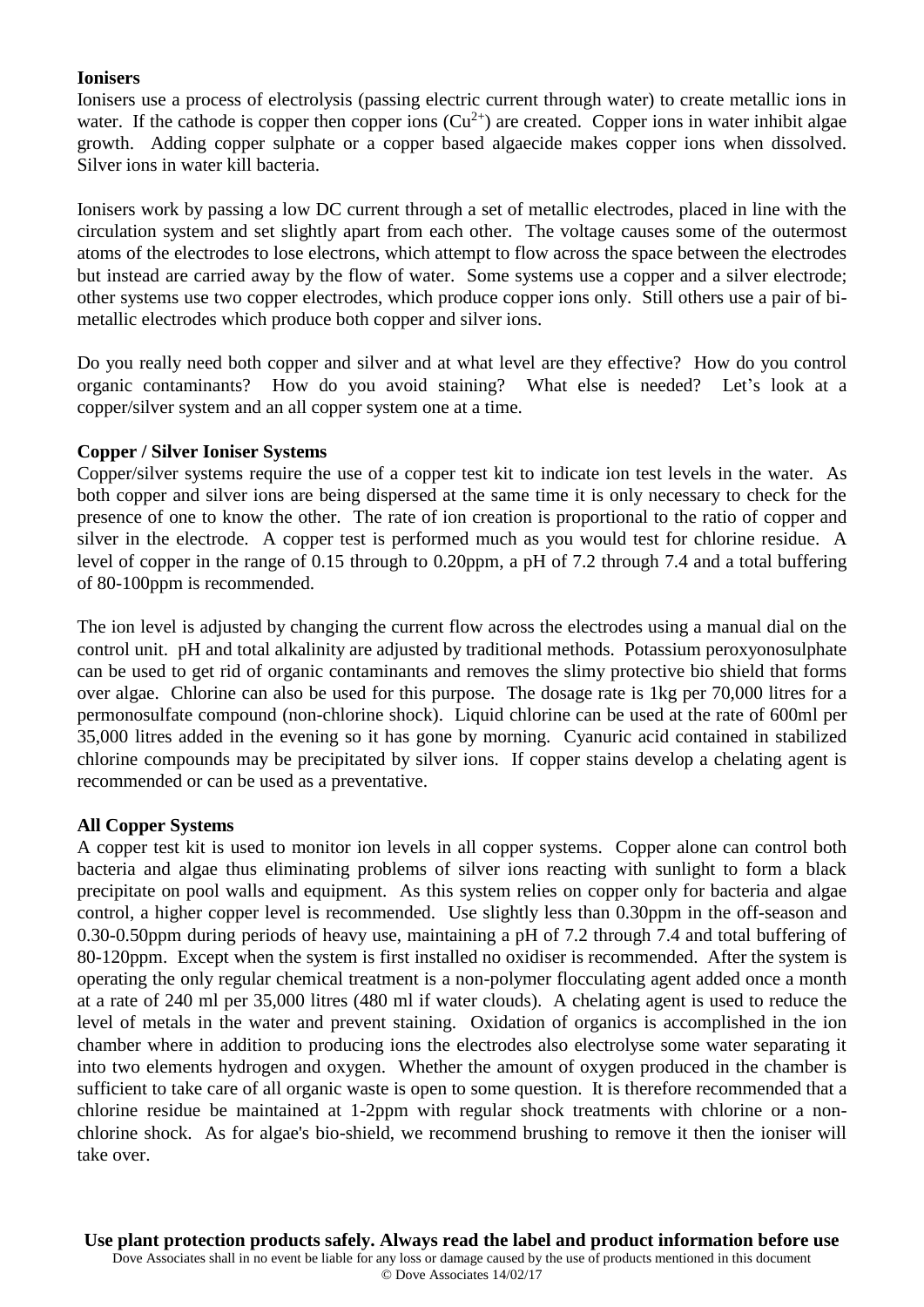## **Ioniser Maintenance**

The residual provided by an ioniser comes from a gradual erosion of the electrodes. This is true for copper/silver, bi-metallic and all copper systems. Depending on the type, electrode life is estimated at one to two years. You should remove any scale that has formed prior to the installation of an ioniser. Properly maintained and sensibly applied an ioniser system is capable of satisfying basic sanitation needs. By itself, an ioniser is able to deal with algae and bacteria but problems with water balance, disposal of organics and proper filtration are not things that an ioniser can handle by itself.

## **Ultraviolet Ray Sanitizers**

## **UV Sterilising**

Bacteria or pathogens exposed to high intensity ultraviolet rays in the germicidal wave length frequency range of 253.7 nanometers are killed. This level of energy of radiation disrupts the DNA bonding and stops the bacteria from breeding and consequently the organisms die (bacteria that can't reproduce are considered dead). UV radiation is extremely effective in killing micro-organisms such as viruses, bacteria and mould spores without altering or affecting the water. Some bacteria or viruses that cling to the pool or spa walls, pipes or filters may not go through the UV chamber. Water must still be sanitised, disinfected and oxidised 1-3 times per week with 4-5ppm of unstabilised granular or liquid chlorine (depending on the load). This eliminates any bacteria or viruses that have not passed through the UV chamber. The UV light rapidly breaks down chlorine and in 4 to 8 hours the spa or pool water is free of chlorine. The best quality of water to soak and relax in. Once you know how much you need for your application you don't need to test your chlorine again other than to periodically confirm that you have used enough chlorine.

Do not attempt to use a floating dispenser in conjunction with a UV chamber as the chlorine or bromine will never reach a high enough residual level to be effective in killing bacteria on the walls and in the plumbing.

The UV chamber will just burn off these chemicals as fast as they dissolve and before you know it your Total Dissolved Solids will build up to an unrecommended range causing other problems. All systems chemical free or not, require proper pH levels and clean filters. This system is a bacteria steriliser and not a primary disinfectant. This product is perfect for residential pools and spas.

## **Chlorine Generators**

Producing chlorine by electrolysis.

When direct current is passed through water containing NaCl (common salt):

Negative chloride ions (Cl<sup>-</sup>) lose an electron to the positive electrode. They pair up and bubble off as chlorine gas  $(Cl<sub>2</sub>)$ .

Positive hydrogen ions (H<sup>+</sup>) get an electron from the negative electrode. They pair up and bubble off as hydrogen gas  $(H<sub>2</sub>)$ .

Left behind in the water are sodium ions  $(Na<sup>+</sup>)$  and hydroxide ion  $(OH<sup>-</sup>)$ .

## **Salt Chlorinators**

This generator produces chlorine directly in to the pool or spa from a low concentration of salt added to the pool water. (The pool has salt added to it). Electrolysis takes place in an electrolytic cell installed 'in-line' in the recirculation system. Inside the cell are layers of plates that are electrically charged by a separate power supply. Depending on the generator you need to maintain a salt concentration of about 2500-6000ppm in the pool or spa for the unit to operate effectively. This means adding 100-250 kg of salt per 40,000 litres of water.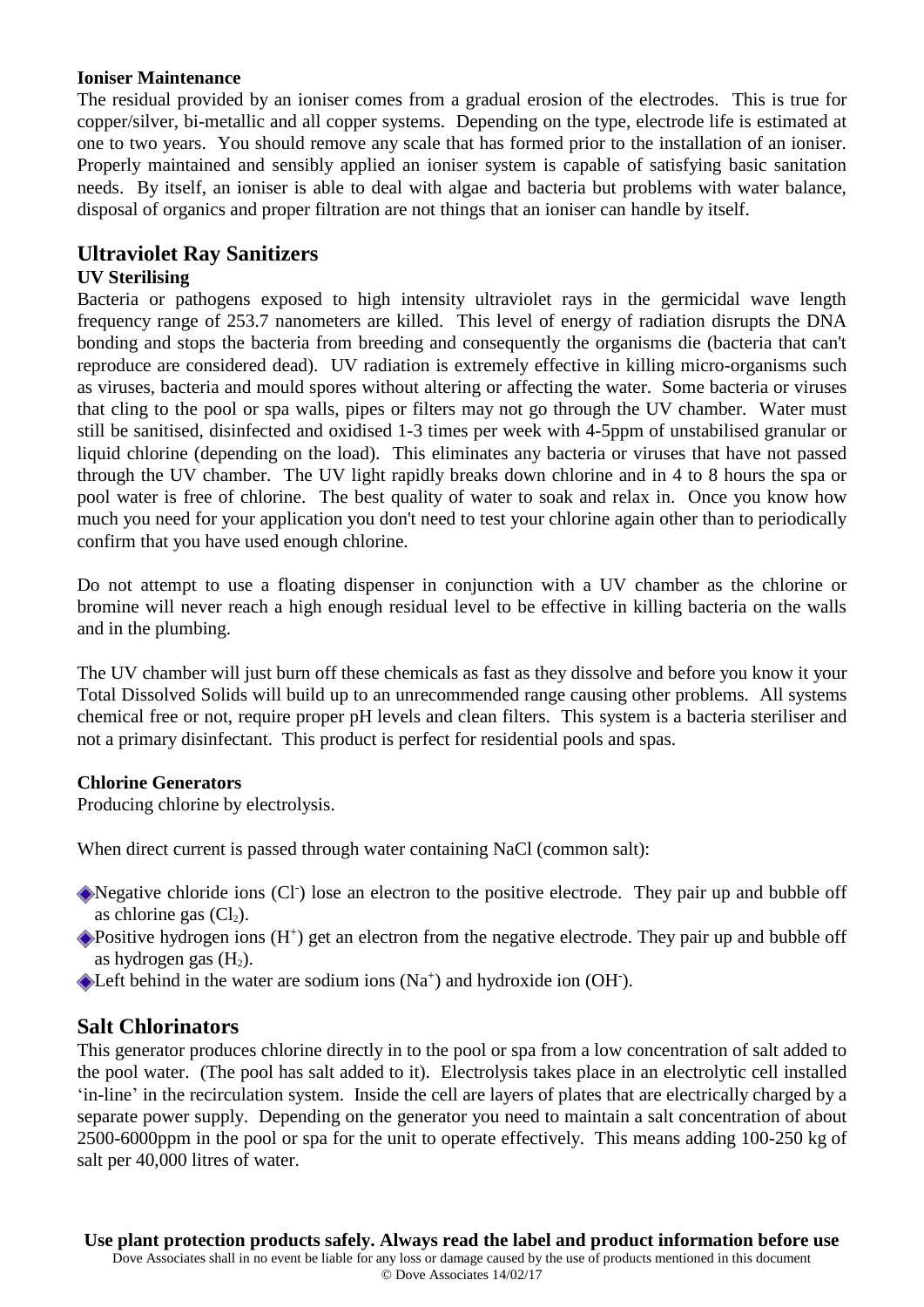As the salt water passes through the cell it is super chlorinated preventing the build up of chloramines and because the caustic soda is produced at the same time and is not removed or separated, it neutralises the acidic condition produced from the chlorine gases. This means the pH of the water is not affected. To prevent scale build up on the plates the control unit may periodically reverse the charge on the plates to repel any build up that the opposite charge attracted.

Once the chlorine generated from the water does its job, it reverts back to salt and water to be used over and over again. So it is only necessary to add more salt to replace loss due to bather drag off, splash out, over flow and filter backwash.

Chlorine generators can be automated, although hydrogen gas bubbling of the electrodes interferes with the ORP sensing electrode.

Things that manufacturers of Salt Water Chlorinators generally don't advertise...

- The hidden cost of running the electrodes at several hundred watts continuously whenever the pool pump is on.
- The cost of replacing the electrodes periodically.
- Salt chlorinators are almost never sold with an ORP control system. This means that they will not generate extra chlorine on hot days or when there is a high bather load, resulting in potentially unhealthy water. On cool days with no bather load, they are wasteful as they still generate the same amount of chlorine.
- The salt in the water can cause corrosion of metal pool fittings, and can weaken the mortar joints of coping pavers around the rim of the pool.
- If the pool has a tiled finish around the top edge, the salt tends to form heavy scale build-up that looks awful and is difficult to remove.

Total dissolved solids (TDS) in water create a corrosive situation even when the pH is in its ideal range. Pools should be partially or completely drained when the TDS level reaches 1500ppm above the salt water level recommended by the chlorine generator manufacturer. The pH has to be properly maintained as suggested by the manufacturer.

#### **Brine System Generators**

This system uses a two chamber holding tank containing (NaCl) in solution. The chambers are separated by a porous diaphragm or membrane. The positive electrode is in one chamber and the negative in the other. The diaphragm allows electricity and sodium ions to pass through but doesn't allow the chloride ions or water to pass. The chemicals produced at each electrode can not come into contact with each other. The chlorine gas that bubbles from the positive electrode chamber is drawn off and introduced to the pool or spa water. Once in the water the chlorine produces hypochlorous acid (HOCl) and hydrochloric acid (HCl). The hydrogen gas is often vented off into the air and is very explosive. A small portion of the caustic soda from the cathode chamber can be added to the pool to neutralize the acidic effects of the chlorine gas. In all Brine Systems, the anode chamber must be periodically refilled with water and salt, and the cathode chamber must be periodically drained of caustic soda and refilled with fresh water. Some systems require distilled water to be used. Some systems use a sophisticated electronic indicator system that advises the user that maintenance is required while others rely on mechanical alarms.

During the summer season the cathode chamber needs to be drained off about every 4-6 weeks. Some models require that you drain the chamber to a jug. Others allow you to hook up a hose flushing system for disposal.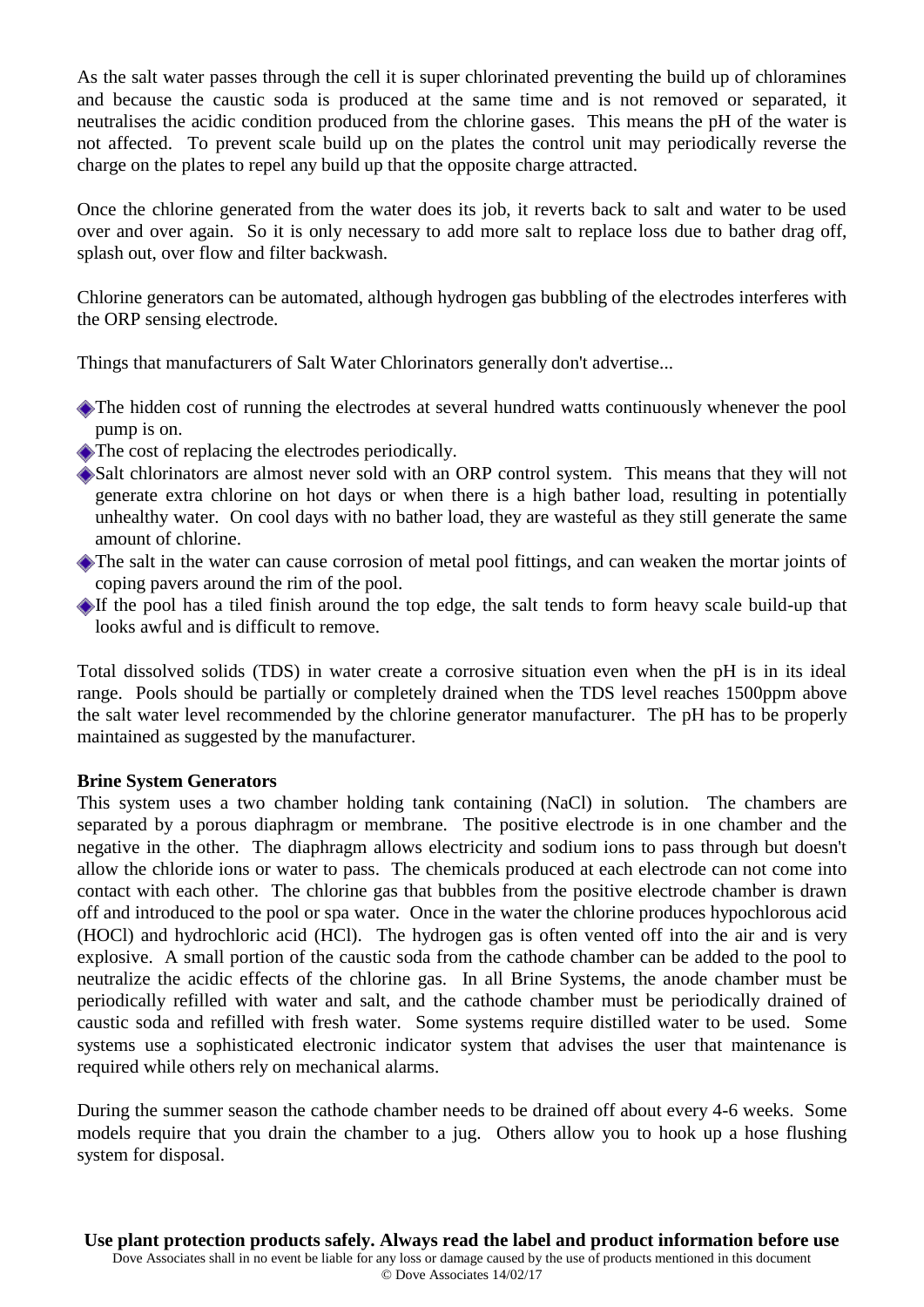The caustic soda solution can be used for pH adjustments in the pool or spa or for other household uses such as cleaning drains or it can simply be disposed of. A typical brine chlorine generator designed for a 100,000 litre pool uses 25 kg of salt in the anode chamber. This must be replenished 2-4 times per year. Estimated salt consumption is about 40-100 kg per year.

## **Chlorine will Sanitise and Oxidise**

#### **Oxidizers**

There are a number of types of chlorine, bromine and permonosulfate compounds. Each has advantages and disadvantages: cost rating and hidden costs, safety and tips for use as a pool or spa water disinfectant and or oxidiser.

## Chlorine Compounds

Chlorine products are required by law to display on the label, their chemical name and concentration. When chlorine in its various forms is added to the water it produces hypochlorous acid (HOCl). Hypochlorous acid both controls bacteria and algae and oxidizes organics. Hypochlorous acid is a weak acid and therefore not harmful to people.

Hypochlorous acid in pools and spas HOCl dissociates (breaks up) HOCl <== $>$  H<sup>+</sup> + OCl<sup>-</sup> (hypochlorite ion).

HOCl reacts with bacteria and organics. HOCl is a very effective sanitiser.

OCl<sup>-</sup> reacts with ammonia (NH<sub>3</sub>). OCl<sup>-</sup> is an extremely strong oxidiser.

HOCl reacts with sunlight.

Hypochlorous acid (HOCl) exists in a killing form (HOCl) and as a strong oxidiser (OCl). The pH of water determines how much HOCl disassociates into H<sup>+</sup> and OCl<sup>-</sup>. Chlorine as hypochlorous acid (HOCl) is needed for sanitisation. Chlorine as (OCl-) is needed for oxidisation.

Chlorine is most efficient at a pH of approximately 7.4 - 7.6. At low pH chlorine tends to use itself up too quickly. At a high pH chlorine doesn't produce very much disinfectant or hypochlorous acid - it is mostly in the form H<sup>+</sup> and OCl<sup>-</sup> (plenty of oxidiser, low disinfectant). Pools kept at higher pH values have more difficulty with algae and bacteria counts. The level of chlorine must be raised to compensate for this.

Hypochlorous acid is reduced to inactive chloride ion when it has done its job.

The reaction of HOCl with ammonia produces a series of chlorine-like, odorous, irritating compounds called chloramines or combined chlorine. These chloramines irritate eyes and mucous membranes and are often confused with chlorine. Combined chlorine has little ability to kill bacteria.

Free available chlorine at levels up to 10-20ppm has no detectable taste or odour and causes little or no irritation to touch. This level is not safe for swimming, however, and pools and spas should be kept below 5ppm.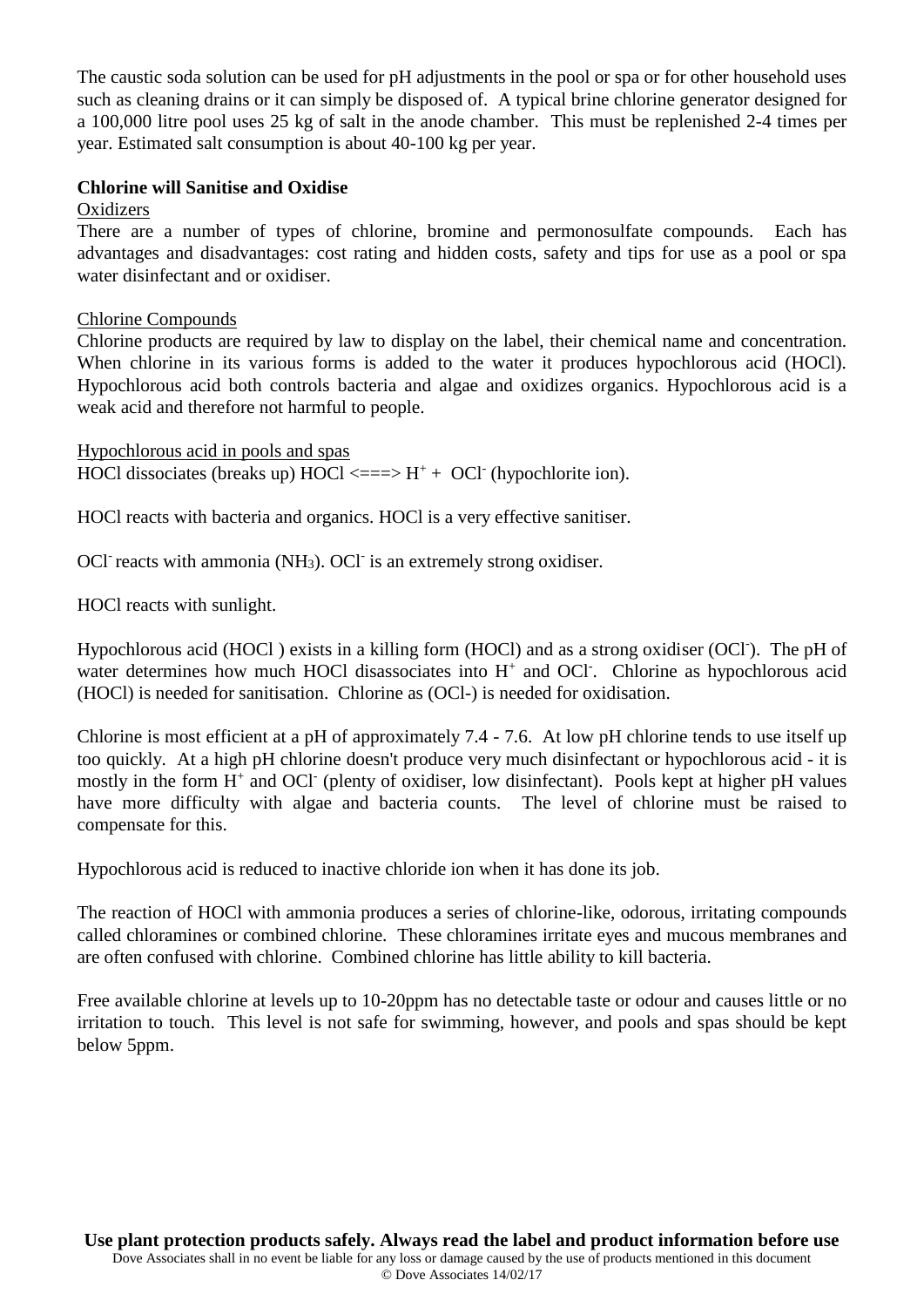## **Cyanuric Acid (CYA) - Chlorine Stabiliser**

Ultra-Violet (UV) light degrades chlorine by a chemical reaction in which two chlorine molecules combine with two molecules of water to form four molecules of hydrochloric acid also known as hydrochloric acid plus oxygen. Without the use of cyanuric acid (stabiliser) on a bright sunny day 90% of the active chlorine can be destroyed by sunlight in just 2 hours.

The theory is that hypochlorous acid (HOCl) and hypochlorite ions (OCl<sup>-</sup>) closely attach to one of the 3 free bonding sides of the CYA molecule. As long as they remain attached, they are not degraded by sunlight. CYA acts like a 'buffer' in that it stores chlorine and releases it to do its work on bacteria and algae. An excess of CYA in the water (over 100ppm) stores up the chlorine which is then not available to sanitise. There is some concern about the toxicity of cyanuric acid at above 100ppm.

It is recommended that you maintain a residual of 30-50ppm of CYA. At 25ppm the chlorine will last 3-5 times longer. Above 50ppm, no marginal stabilisation benefit is observed.

To achieve 50pm of CYA, add 2 kg of conditioner for each 40,000 litres of water to be protected. Stabilised chlorine products like dichlor or trichlor can cause CYA levels to rise to over 100ppm. Remove cyanuric acid from the pool water by draining/dilution or splash out and backwashing. It should be checked monthly, or after heavy rain has required the draining of some pool water. If stabilized chlorine (chlorine with CYA) is used then check the CYA more frequently.

## **'Liquid Chlorine' (sodium hypochlorite)**

So called liquid chlorine (sodium hypochlorite, chemical formula NaOCl in NaOH (caustic soda)) is manufactured by bubbling chlorine gas through a solution of caustic soda (NaOH). At l0% available chlorine, 4 litres of liquid chlorine contains about 0.5 kg of available chlorine. Liquid chlorine, when added to water makes hypochlorous acid (the killing form of chlorine) instantly. It can be used regularly or for super-chlorination. Liquid chlorine is non-flammable and is compatible with other water-treating chemicals commonly found in a pool or hot tub.

Liquid chlorine should be stored in a cool place, shaded from sunlight. At 26°C, the available chlorine level in a jug of liquid chlorine will drop from more than 12%t to 9% in one day. At 34°C the available chlorine level will drop from 12% to 9% in just 2 hours.

Aeration and sunlight can destroy part of the available chlorine when pouring it into the pool. Pour it into the pool with the jug as close to the water surface as possible. One to two percent of the available chlorine can be lost by pouring the liquid from only 4 feet above the water's surface on a sunny, hot day. Common household liquid bleach is sodium hypochlorite, at around 1.5 percent.

Adding chlorine at a return jet or in a manner that mixes it with the water reduces the chlorine loss. If you stand in one spot while you pour the chlorine, the sunlight can begin to destroy the chlorine before it has had a chance to mix with and be protected by the cyanuric acid (conditioner). You can lose 1-2% of the available chlorine if you don't 'walk it around or mix it at a return jet'. Chlorine is more effective if added when the sun intensity has decreased.

Cyanuric acid should be added separately to keep the chlorine in the pool from being degraded by sunlight.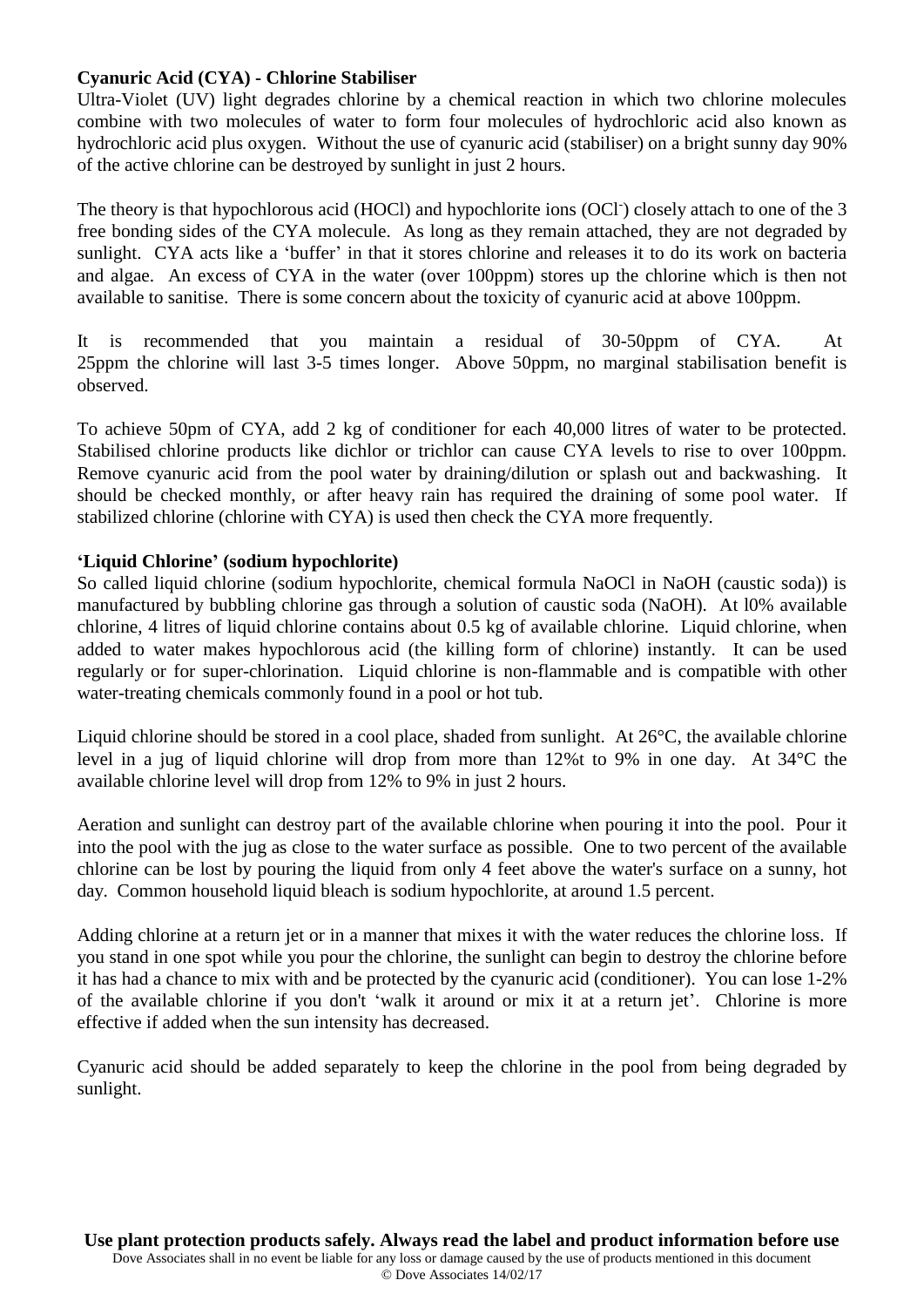## **Calcium Hypochlorite**

Cal-hypo (calcium hypochlorite, chemical formula  $Ca(OCl<sub>2</sub>)$  also called bleaching powder. It is produced by passing chlorine gas over slaked lime. Cal-hypo is stable and can be stored for long periods of time without significant loss in available chlorine level. In water it quickly forms hypochlorous acid (the killing form of chlorine).

It is supplied in granular form or as tablets. It can be used for regular chlorination as well as superchlorination. It should be pre-dissolved in water and then added as a liquid to the pool when needed. One kg of calcium hypochlorite provides about 650-700g of available chlorine.

Cal-hypo is classified as an extreme oxidiser which is why it bleaches so well. All the other types of chlorine are classified as oxidizers with the exception of gas chlorine. Avoid mixing cal-hypo with acids, ammonia, soda pop, oil, trichlor or just about anything but water. Mixing with organics will cause a fire. Be careful when sweeping around chemical-storage areas. Mixing the dust and spillage of various products together and then putting them into a trash can or dumpster may cause a fire. Clean up product spills separately.

Cal-hypo granules and powder will temporarily cloud the water because the calcium takes a long time to dissolve completely. Cal-hypo granules sitting on vinyl will bleach the colour out of it and weaken the vinyl. You must use a feeder or pre-dissolve it in water and then add it to a vinyl-liner pool.

Depending on local water conditions, using cal-hypo will increase the hardness level by an average of 3-10ppm per month or about 1-5ppm for each kg you add to an average 5 x 10 metre pool. This may make it necessary to test the hardness level in the pool more often.

Because one kg of cal-hypo provides 0.65 kg of available chlorine, you will need 50kg of cal-hypo to get the same as 250 litres of liquid chlorine or 30kg of gas chlorine.

If the form of cal-hypo being used does not contain cyanuric acid, this must also be added separately to keep the chlorine in the pool from being degraded by sunlight.

## **Lithium Hypochlorite**

Lithium hypochlorite (chemical formula LiOCl) is produced by bubbling chlorine gas through a solution of lithium, sodium and potassium sulphates. It is supplied as a free-flowing powder that provides 35% available chlorine.

Lithium hypochlorite is

- Calcium free (it does not harden the water).
- It is dust free and non-flammable.
- Has a long shelf life (it will lose only 0.1% of its available chlorine level per month), it dissolves rapidly without clouding.
- Can be used directly in vinyl liner pools. It dissolves very rapidly.
- It can be used for regular and super-chlorination.
- **◆ Lithium-hypo is the most expensive.**

Because it dissolves so rapidly, it cannot be used in a dry-chlorine feeder. It can be pre-dissolved and dispensed in a liquid feeder.

One kg of lithium hypochlorite provides about 350g of available chlorine.

90kg of lithium-hypo produces 30kg of available chlorine.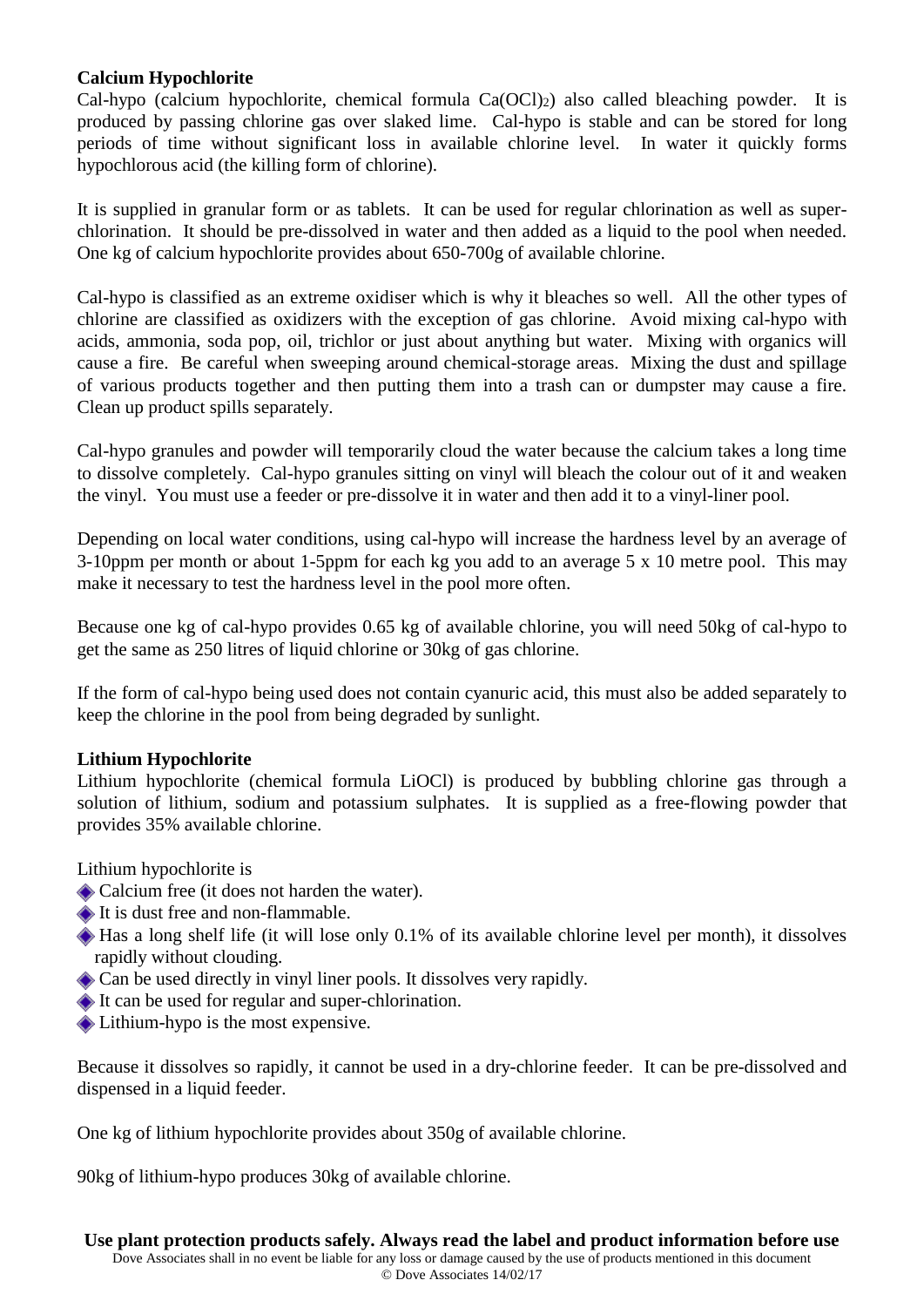Cyanuric acid must be added separately to keep the chlorine in the pool from being degraded by sunlight.

#### **Sodium Dichlor**

Sodium dichlor (sodium dichloro-s-triazinetrione, chemical formula NaCl<sub>2</sub>C<sub>3</sub>N<sub>3</sub>O<sub>3</sub>) is the only popular type of chlorine that does not require the addition of either a neutralising chemical or cyanuric acid.

Sodium dichlor is produced by adding soda ash and cyanuric acid to a solution of trichlor. When dried the result is a granule that may provide 56-62% available chlorine, depending on the method of manufacture. The 56% formulation is by far the most readily available of the two.

Sodium dichlor is fast dissolving, will not cloud the water and has a long shelf life. It can be used for regular and for super-chlorination. Because it is fast dissolving, it cannot be used in a dry chemical feeder. It should not be pre-dissolved and dispensed in a liquid chlorinator.

Sodium dichlor can cause a build-up of cyanuric acid in the pool water. It is 57% stabiliser (cyanuric acid) by weight. Cyanuric acid levels should be more frequently checked. Partial drain and refill the pool is required if the cyanuric acid level exceeds 100ppm. One kg of sodium dichlor contains slightly more than 560g of available chlorine and 570g of stabiliser.

Sodium dichlor is the second most expensive per kg of available chlorine but it does not have any hidden costs associated with it.

Sodium dichlor has a pH close to 7 (neutral) and so does not require any neutralising chemicals to be added to the water. It already contains cyanuric acid saving on this cost also.

One kg of sodium dichlor provides 560g of available chlorine.

## **Trichlor (Tabs)**

Trichor (trichloro-s-triazinetrione, chemical formula  $Cl_3C_3N_3O_3$ ) contains 90% available chlorine - the highest of all. Trichlor is produced by drying and cooling the sodium salt of cyanuric acid in the presence of chlorine gas.

Trichlor is mostly available as tablets, sticks or a cartridge. It has a long shelf life, and it is very slow dissolving, so it works extremely well in floaters and erosion-type feeders. It can be used for regular chlorination but not for super-chlorination because it dissolves too slowly.

The granular form can be used as a spot algaecide. Trichlor does not require the addition of cyanuric acid to the pool water. Trichlor is highly acidic (pH 2.8-3). It will corrode equipment and pool plaster if improperly used. Corroded metal, usually copper, will deposit on the pool walls as a turquoise discolouration and can cause blue fingernails and green hair for swimmers. It is necessary to add about 350g of soda ash for each kg of trichlor used.

Trichlor increases the cyanuric acid in the pool water. Cyanuric acid levels need checking more frequently. Pools should be partially drained and refilled the pool if the level exceeds 100ppm. One kg of trichlor provides 900gms of available chlorine.

35kg of trichlor will supply the 30 kg of available chlorine necessary to sanitise a typical pool of 5 x 10 metres for 1 year.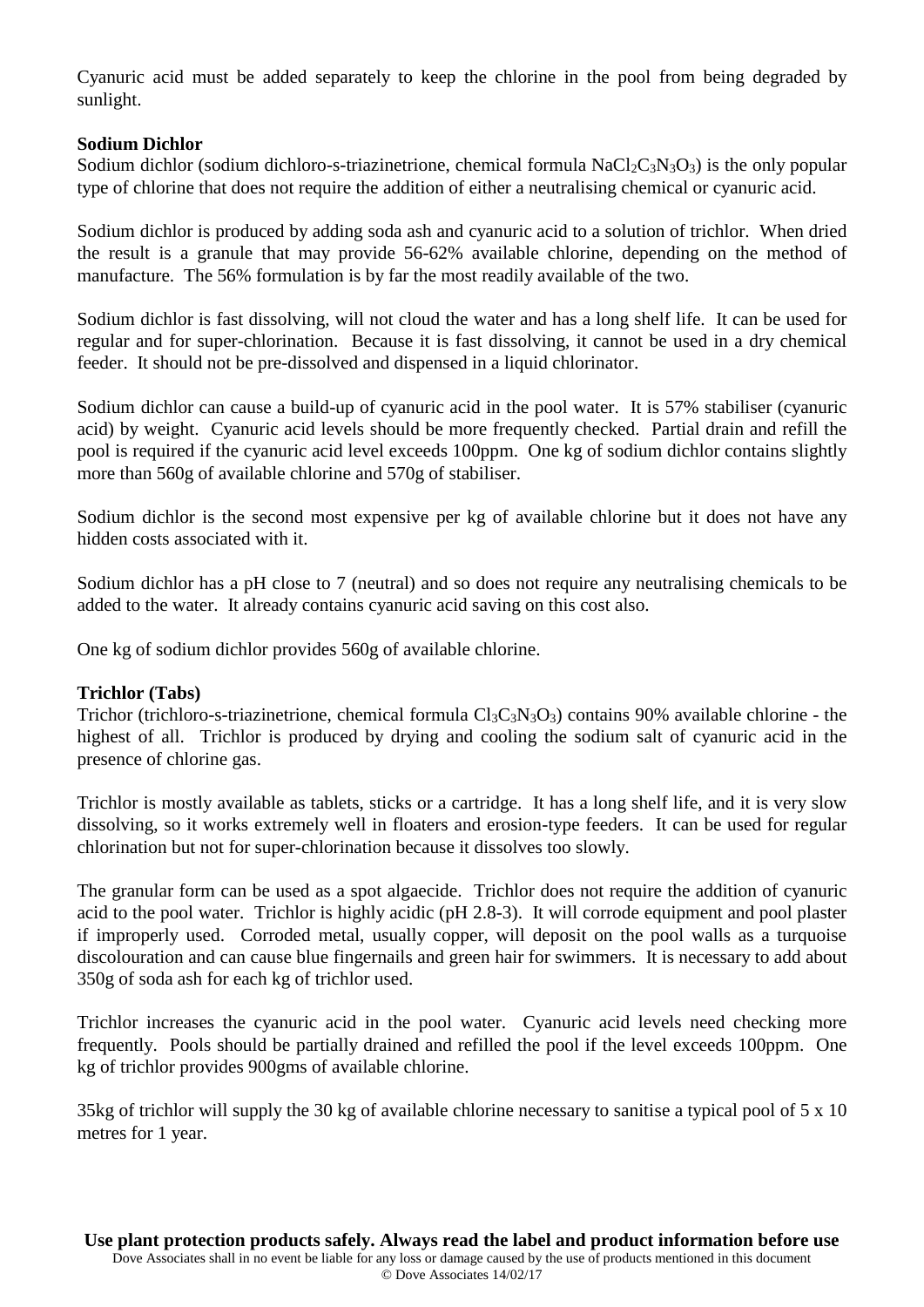## **Gas Chlorine**

Gas chlorine (liquefied chlorine gas, chemical formula  $Cl_2$  is very dangerous. It is the cheapest and the most dangerous to use and store. Gas chlorine is the purest form of chlorine you can buy. There are no fillers or carriers, so half the chlorine you add to the pool water is used for disinfecting, sanitising and oxidising.

Gas chlorine causes a very acidic condition to occur in the pool as it drastically lowers the pH by the formation of hydrochloric acid (HCl) as a by-product. It is therefore necessary to add about 6kg of soda ash or 10kg of sodium sesquicarbonate for each 1kg of gas used.

Because gas chlorine does not have cyanuric acid (conditioner) in it, you must use cyanuric acid separately to keep the chlorine in the pool from being degraded by sunlight.

## **Super Chlorinating**

#### **Shock Treating/ Super Chlorinating**

Or: burning up the pollutants with strong oxidizing chemicals

Shock treating or shocking refers to the addition of anything to the water that will remove or destroy ammonia and nitrogen compounds by oxidation - traditionally this has been chlorine. There are now some [non-chlorine shock](http://www.tps.com.au/pools/shock.htm#nonchlr) products.

Organic matter and ammonia compounds enter a swimming pool or spa from many sources. Swimmers and bathers are major contributors with their bodies giving off saliva, sweat, urine and faecal matter. Windblown dust, fertilisers, algae, leaves, twigs, certain water-treatment chemicals and rain introduce contaminants into the water.

Chlorine and bromine combine with ammonia and nitrogen compounds to form amines. Chloramines smell bad, they are eye and body irritants and they are also poor disinfectants. Bromamines do not have an odour problem and are as effective as free bromine for disinfection. Organic wastes build up and become sources of irritation.

Dealing with the problem of combined chlorine requires testing the water to see how much of the chlorine in the water is free and how much is combined. The commonly used OTO test will not perform this task. It can only tell you the total chlorine level and can't differentiate between free and combined chlorine. However, a DPD test kit or a syringaldazine test strip will do the job.

#### **Chlorine reacts with ammonia to remove it**

When chlorine is introduced into swimming pool or spa water it forms hypochlorous acid (HOCl (free chlorine)) which dissociates into  $H^+$  and OCl<sup>-</sup>, the degree of dissociation depends upon the pH. The OCl<sup>-</sup> is a strong oxidiser and will oxidise the ammonia to form a combined chlorine compound known as monochloramine (NH<sub>2</sub>Cl) and OH<sup>-</sup>. More chlorine as OCl<sup>-</sup> is required to continue the oxidation of the nitrogen or ammonia. If no more chlorine was in the pool or added to it, the pool or spa water would have a large amount of combined chlorine as monochloramine rather than the desired free chlorine.

As more chlorine is added, the monochloramine is now oxidised by the additional chlorine as OCl<sup>-</sup> to form dichloramine (NHCl<sub>2</sub> + another OH $\cdot$ ). The dichloramine is again oxidised by OCl $\cdot$  to form trichloramine (NCl<sub>3</sub> + another OH $\cdot$ ). The trichloramine is unstable and breaks down to simple nitrogen and chlorine completing breakpoint chlorination.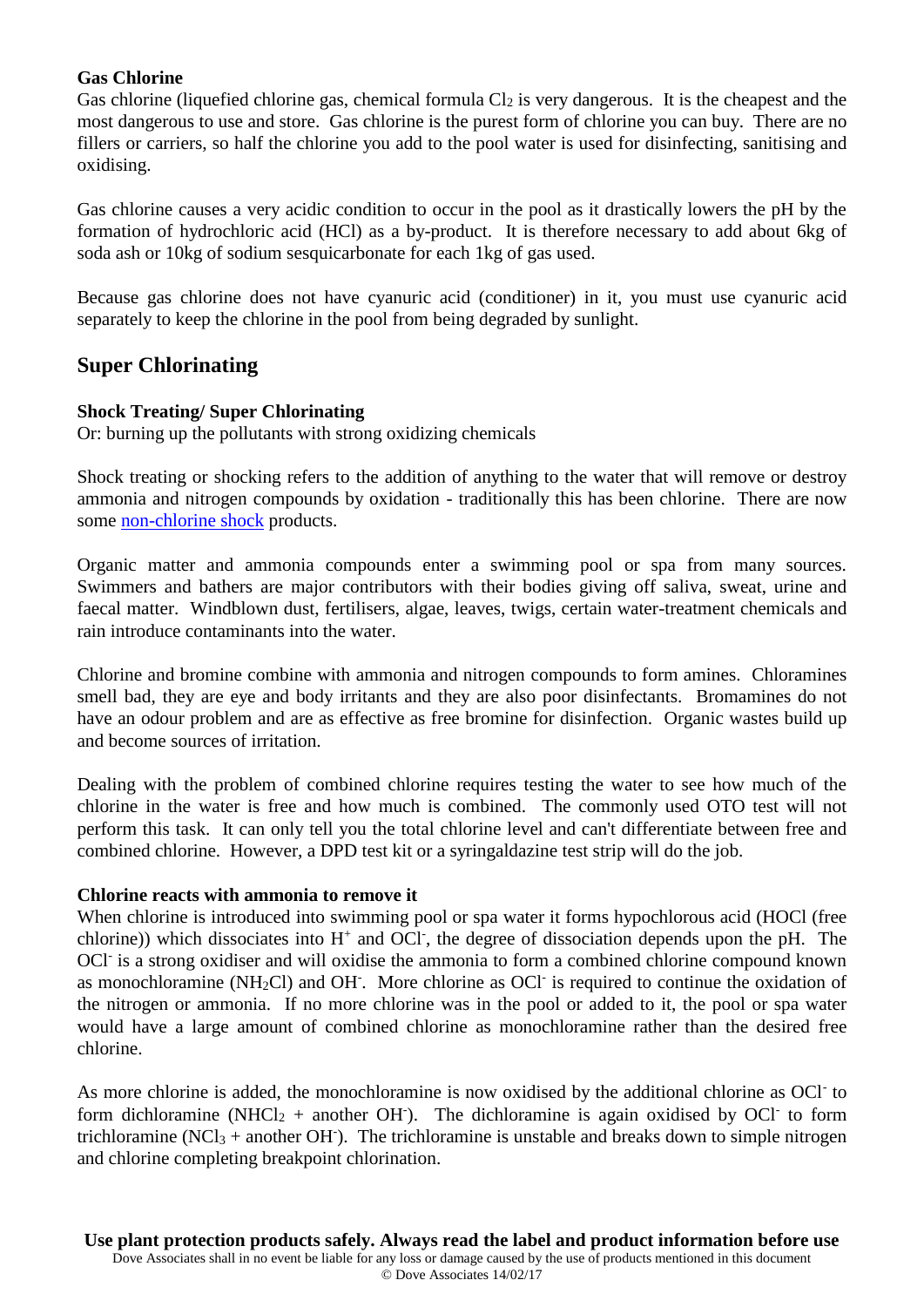Super-chlorination to truly achieve the destruction of all organic waste can be very tricky. If not enough chlorine is added, the combined chlorine problem is only made worse. When this happens, eye burn and skin irritation are raised to very high and very irritating levels. If too much chlorine is added, it may take days to drop to safe levels (less than 5ppm) before bathing can be resumed.

It takes 7.6 parts by weight of chlorine to oxidise 1 part of ammonia. Other organics or products in the water will also consume some of the added chlorine so that 7.6 parts is not enough. 10 parts of chlorine for each part of ammonia is generally the required amount. Dirty and contaminated pools could take up to 25 parts or more of chlorine. As a general rule of thumb, the addition of 10 times the combined chlorine level will achieve breakpoint. In other words, if the water has 0.5ppm of combined chlorine by test, you will need to add 5ppm or more of chlorine.

Each of the popular chlorine products provides a different amount of available chlorine when added to water. In a typical 100,000 litre pool it will take about 1 kg of available chlorine to achieve 10 parts per million.

## **Non-Chlorine Shock**

The active ingredient in these non-chlorine shock products is potassium peroxymonosulfate, also known as permonosulfate. Like chlorine, permonosulfate is an oxidiser that will destroy organic contaminants such as ammonia in swimming pools and spas. However, permonosulfate compounds do not kill or disinfect they simply control organics and combined chlorine, helping assure that the chlorine can do its job as a sanitiser. Permonosulfates oxidise by using the element from which oxidation derives its name -- oxygen.

Oxygen is a pure form of oxidiser. Unlike super-chlorination, which is used to destroy problems such as odours, eye and skin irritation after they occur, permonosulfates are effective in preventing these problems because they do not contain chlorine but rather oxidise waste through the use of oxygen. They do not go through the various stages of chloramine formation to achieve breakpoint. Instead, they react directly with the ammonia to produce chloride and nitrogen. No matter how little of the nonchlorine shock you add, at least some of the organic contaminants will be destroyed, and no additional chloramines will be formed. This overcomes one major drawback of super-chlorination.

If you overdose with a non-chlorine shock by adding more than is required, no extended waiting period is needed before swimming can be resumed. Although bathers should not be present when any chemical is added to the water, swimming can be resumed after the permonosulfate has had a chance to dissipate, usually just a few minutes. In fact, the excess chemical will remain in the water, ready to destroy any contaminants that may enter the pool from bather waste and other sources.

Permonosulfates are 100% soluble and will not leave a residue or bleach vinyl liners or swimming suits. Because they are chlorine-based, it is not necessary to calculate how much to add to beat a given chloramine problem. Permonosulfates help prevent chloramines from forming, so whatever quantity is applied will have some positive result. Unlike super-chlorination, which requires you to figure out how much chlorine to add and how often to correct problems, permonosulfates, are generally added at the rate of 0.5 kg per 35,000 litres on a regular, weekly basis.

Permonosulfates effectively control the formation of chloramines, which cause odours, reduce disinfection and cause eye and skin irritation. Permonosulfates cause an acidic condition to occur i.e. they have a low pH of about 2.3-3, so steps will need to be taken to counteract the acidic condition that may be caused by using them. Permonosulfates do not add to the calcium or other undesirable solids or cyanuric acid in the water. Also, no special handling is required, and there is no reason to close the pool or spa or to restrict swimming due to excessive chlorine residuals. Finally, there is no need to